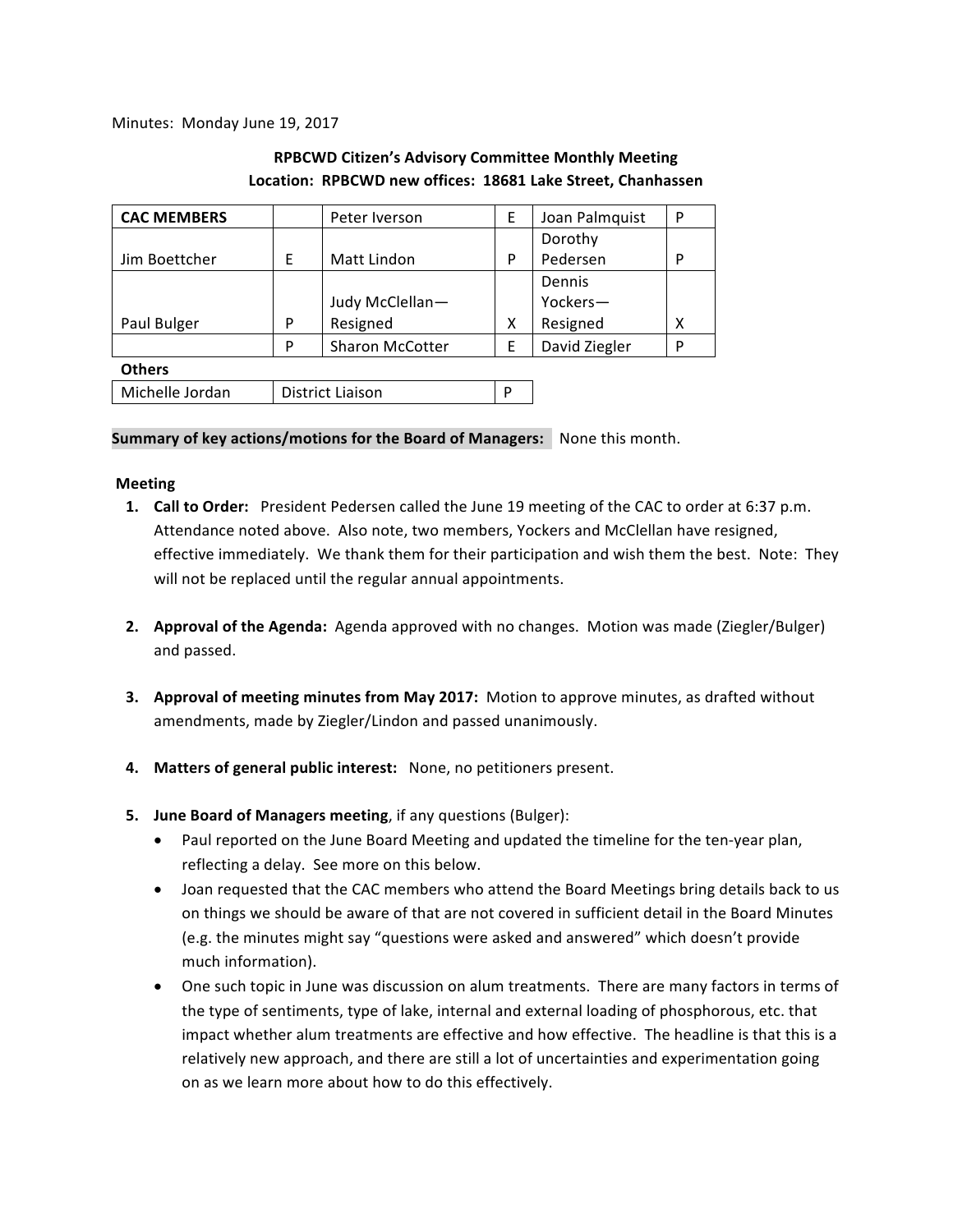### **6. Old Business:**

### **a. Update on 10-year plan process**: **Michelle**

- Michelle handed out the revised plan timeline, which calls for agency and public review in Nov./Dec. and review and response period in 2018.
- The CAC will receive the 10-year plan (draft version approved by the board) on September 7. It should consist of all sections. As noted in earlier minutes, Education and Outreach plan is a separate document, an appendix to the plan, but will also be provided at this time.
- It is the Board's preference to provide the CAC with the entire draft document they have approved, rather than in pieces, over time.
- This schedule will give us a little more than two weeks to review it individually and provide our thoughts and questions. Most likely we will use Google Docs for this purpose so we can make identified individual comments and track changes. Dorothy will set us up so it's a private account; we should all be able to make individual comments, and see each others' comments. Please keep the document and comments within our group until we've come up a consensus.
- On Sept.  $25^{th}$  the plan will be presented to the CAC at a workshop starting at 5:30 p.m. (see below). By then we should have all read it, made our comments, and be prepared with questions. CAC feedback to the board will be given on the  $25<sup>th</sup>$  and additional feedback can be provided up to a week later.

## **b.** Adopt a Storm Drain Update (ASD Subcommittee—Sharon and Matt): Matt Lindon

- Matt updated the CAC on activities. Sharon has contacted a few cities, and gave them their proposal addressing Storm Drains. Matt continues to try to connect with Lori at the City of Eden Prairie. He hopes to get Eden Prairie to agree to work with the CAC, treating their program as a two-year pilot phase. Plans include an event day, and other activities to get cities to coordinate with us and move forward. Dorothy offered to help connect them with Shorewood city staff. CAC provided positive feedback to Matt and Sharon (in abstention) for the work they are doing in this area and agreed that this is an area and a problem area shared by all, where we can have some impact.
- Michelle shared that RPBCWD new staff member, Terry, told her that from the city's perspective, he would have been very excited about this program if he had been asked about it when he worked for the city of Chanhassen.
- Note: Per May meeting minutes, Matt and Sharon will share a more fleshed out plan and timeline when it is available and at that point the CAC will determine what and when should be brought before the managers. This might include an overview of the 3-year plan, status update and specifics around the proposed fall clean-up.

## **7.** New Business:

**a. Cost Share Reviews:**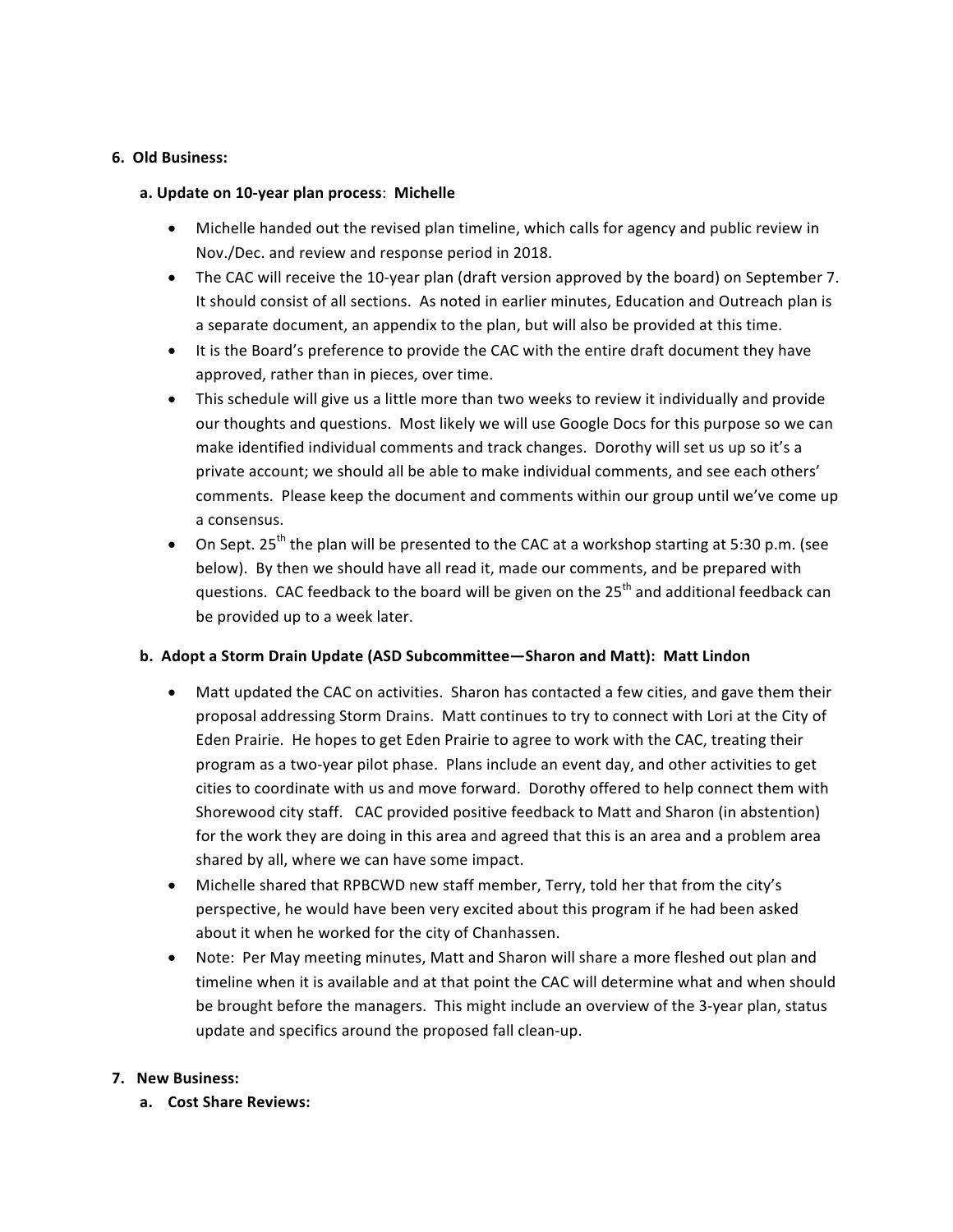- Michelle had provided CAC members an advanced copy of 8 applications, along with a summary sheet of staff recommendations.
- Discussion:
	- Pedersen provide some general comments and feedback on the applications, and will provide her written notes to staff for them to review and incorporate.
	- As we have not reached the cap amount for grants this year, we agreed it is logical to keep the application process open, with one more cut-off date, allowing applicants to resubmit plans by around August 15. Michelle will determine the exact day in August and will publicize on the site. Note, this is for residential only.
	- Michelle commented that we have many applicants for buffers; that people seem to understand the importance of buffers; we should be on the lookout for more opportunities for rain gardens or curb-cut raingardens. She asked how we can expand best management practices to incorporate this. Joan suggested a handout/flyer or FAQ on the topic of "Is a Rain Garden Right for You?" or something similar. How can we expand best management practices? Nine Mile has some good information on their site that perhaps we could benchmark (e.g. cost per square foot for various actions).
	- CAC members reiterated the importance of buffer and rain garden maintenance and plant identification, and need for educational events, like the upcoming Shoreline Maintenance program.
- Motion was made by Ziegler/Palmquist, and was passed, to accept staff recommendations for approval of applications by David, Hansen, O'Hara and Taffe with modifications of Taffe plan as noted (staff recommendations).
- Motion was made by Ziegler/Palmquist and passed, to:
	- 1) Accept staff recommendations for approval of applications by Ross and Griffin & Farley incorporating staff comments/requests, and input from Pedersen, and
	- 2) Ask Regan and O'Meara to resubmit with additional information, as staff requested, and incorporating Pedersen's comments.
- **b.** Date of September Meeting: Due to shift in timeline for availability of 10-year plan documents from the Management Board, the decision was made to move our regular September meeting from the 18<sup>th</sup> to the 25<sup>th</sup>, starting at 5:30 p.m. The meeting will begin with a presentation of the plan, followed by discussion. Ziegler made the motion, Palmquist seconded and it carried.

**Topics for Next Month:** Ten-year plan and idea sharing session to discuss possible activities CAC could spearhead (e.g. a "Water week"), etc.

Adjournment: The motion to adjourn was made by Palmquist, seconded by Ziegler, and passed unanimously. Meeting was adjourned at 8:18.

## **Upcoming Events**

• Regular Board Meeting, Wednesday, July 12, 5:30 pm, District Office